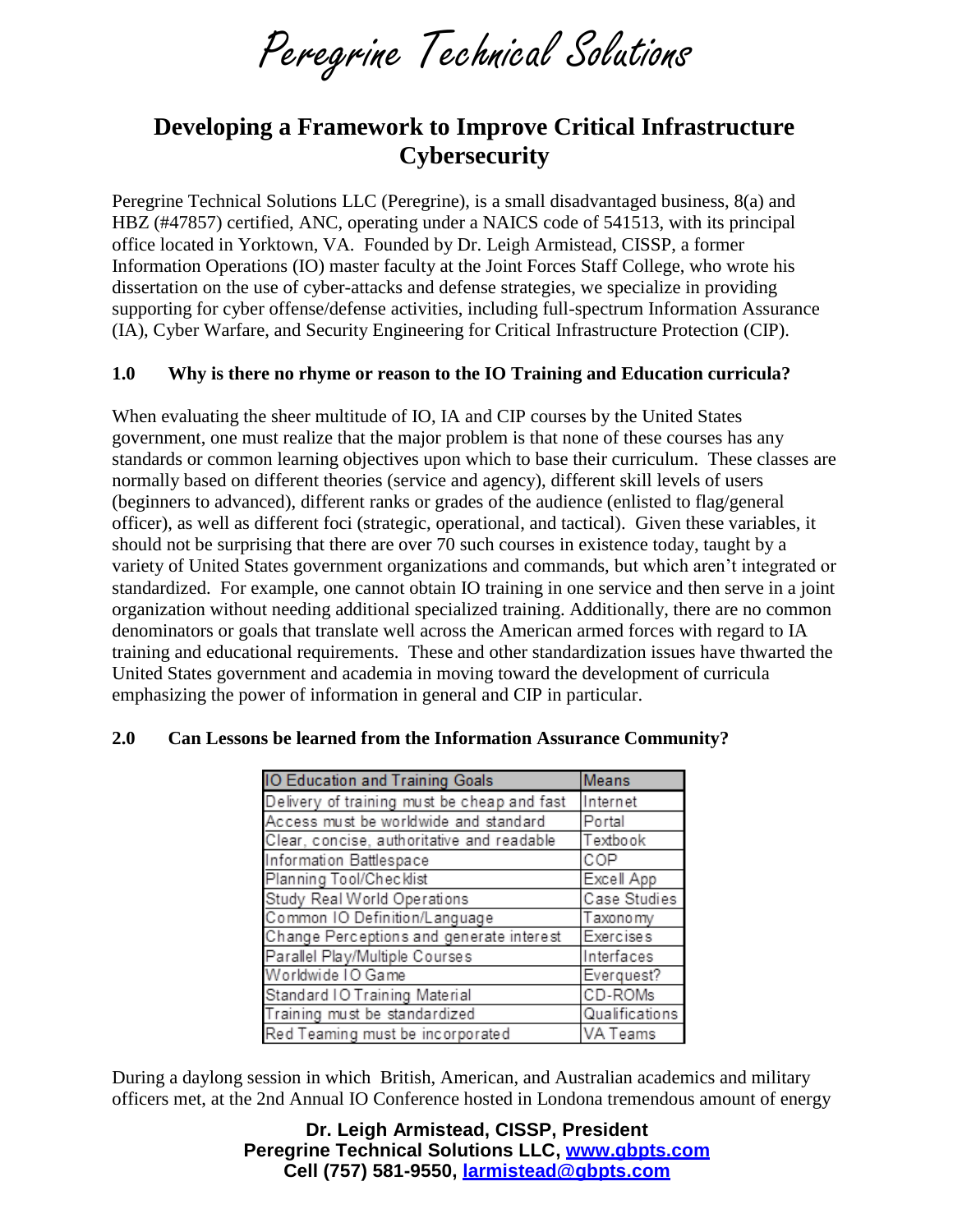Peregrine Technical Solutions

and analysis was devoted to finding a solution to help develop better access to CIP training and education capabilities across the three nations. The figure above, is a synopsis of those efforts and reiterates what the participants of this project have been advocating for a long time, mainly that any curriculum developed must be based on open and accessible standards and that a web or internet based set of courseware was the best answer to deliver content globally. While this matrix is not the sole answer to the problem, it may help to act as a checklist or guide to focus the attention on possible solutions to these IO, IA and CIP education and training goals. However, there is still a gap between the large number of military-oriented courses and the study of this academic concentration by civilian universities.

### **3.0 Issues that still exist with developing commonality with respect to the IO, IA, and CIP Training and Education Situation**

The dichotomy between increased emphasis by the American military on the conduct of IO, IA, and CIP *and* the lack of corresponding academic programs within academia is not unprecedented. Early work at National Information Assurance Training and Education Centre (NIATEC) to develop a set of standards eventually led to the National Institute of Standards publication 800-16 and the Committee for National Security Systems' (CNSS) series of publications. These standards, developed by the National Security Agency (NSA), are now widely recognized throughout the Department of Defense (DoD) and interagency as the de facto baseline of tasks for IA across the federal bureaucracy. In addition, the CNSS series has become widely used in academia, through NSA sponsored IA programs and curriculum. Together these groups are a hub of IA activity in which a tremendous amount of activity has occurred in the last decade, with an entire cadre of IA professionals having been trained and who now occupy key and influential positions within the federal government as a result of the education that they received from these programs. The key component of this success has proven to be the development of the CNSS standards, which are grouped into six categories (4011 to 4016). Updated on a regular basis, these standards serve as a basis for all the certifications and academic programs sponsored by the NSA and NIATEC Program as well as the IA academic community in general.

If the problem of developing standards and an academic interest in improving critical infrastructure cybersecurity and CIP are to be solved, several steps are required. They can be modeled on the process originally recommended for the IA discipline. The first step is to build personnel capacity, for if critical infrastructure is to become a civilian academic field, one must have sufficient faculty. The main problem is that very few college professors are trained in the United States; plus, currently, the computer science, IA, or information systems programs would be unable to adequately to the increased demand for critical infrastructure cybersecurity courses. For the long-term, it will be necessary to increase faculty in all areas of information technology: IA, IO, and current CIP practitioners should be encouraged to enter the professoriate by creating academic positions for professionally qualified individuals. In the United States, there are currently no comprehensive critical infrastructure curricula or graduate programs in academia. Nascent master's curriculums are underway, but more institutes and programs are needed to help close this gap, if significant progress is to be made. Likewise, the role of industry also cannot be overlooked in making faculty retention and development easier for this initiative, and it is imperative to attract quality students to programs producing CIP specialists. As demonstrated in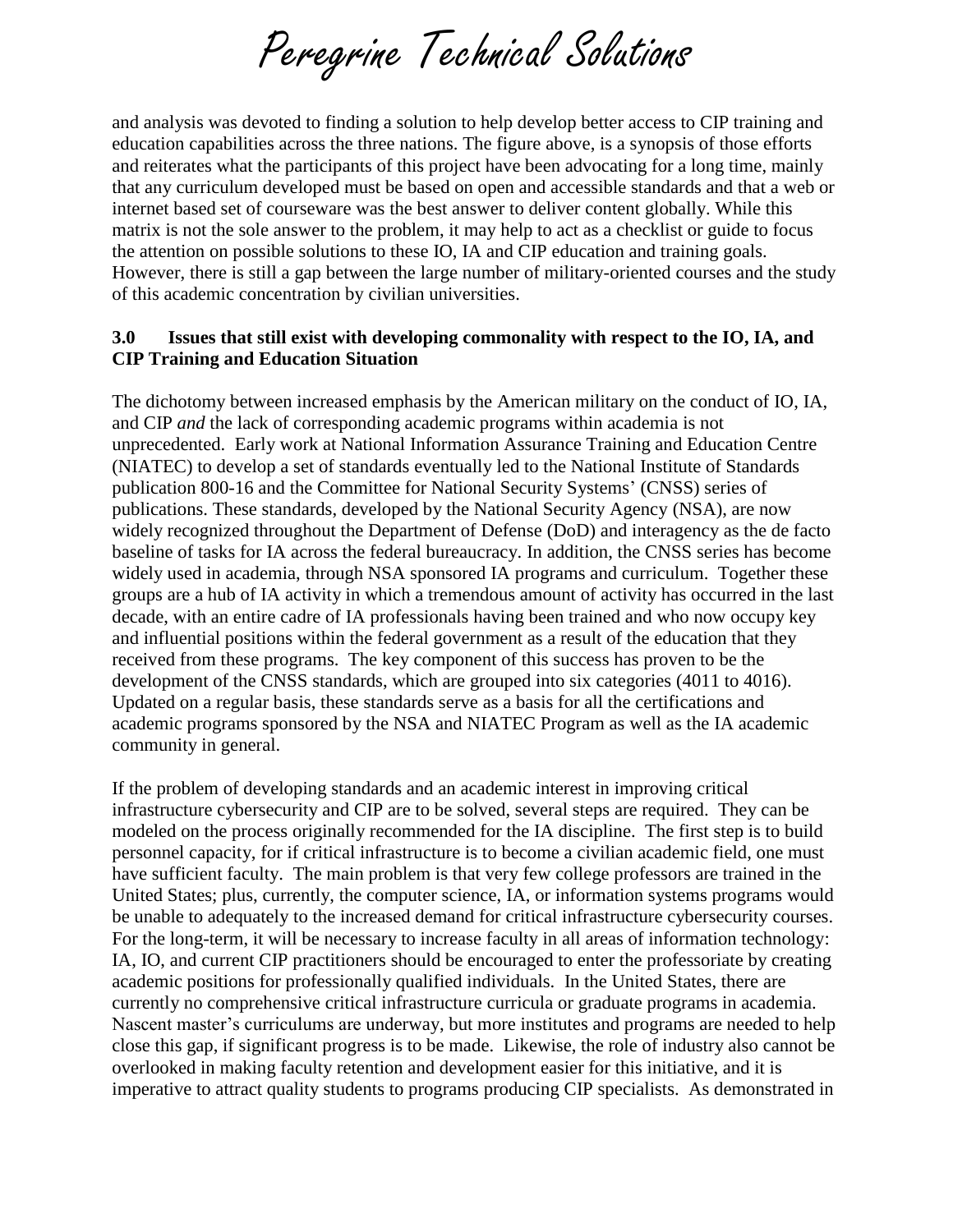Peregrine Technical Solutions

various IA initiatives, an undergraduate scholarship program has the largest potential influence to solve the short-term problem. In the absence of some form of graduate stipend program, there will probably still continue to be a dearth of individuals to become the next generation professoriate and to fill governmental and industrial needs. Production of master's and doctoral students is also essential, because traditional undergraduate and graduate programs alone cannot meet the need for IO professionals, and any comprehensive solution must include ongoing professional education for the existing workforce.

## **4.0 Develop a Comprehensive Standards Effort with respect to CIP Training and Education**

Based on multiple discussions at a series of IO conferences (International Conference on Information Warfare), numerous delegates have suggested the establishment of a CIP Standards Working Group to conduct the following activities:

- Create a CIP Standards Working Group manifesto;
- Foster relationships between Industry, the Federal government, professional engineering organizations, and other defense agencies;
- Coordinate a series of CIP Standards workshops;
- Develop and publish CIP standards to improve critical infrastructure cybersecurity.

Specifically after a recent International Conference on Information Warfare that was held in the Naval Post-Graduate School in Monterey, California, the following deficiencies in CIP were identified:

- Critical Infrastructure is a field that has no current standards:
- The stakeholders of CIP are not just nation states and military groups anymore, but commercial organizations as well., as was pointed out as over 15 years ago in PDD-63;
- Critical Infrastructure is a cross-disciplinary field that brings together specialists in engineering, information technology, and cyber security;
- the aforementioned parties need to be able to cooperate and collaborate in order to produce standards and define the proper roles to protect CIP.

The first step to address these issues is the creation of a virtual community, which could bring together the members of the working group to identify and to produce a course of action. It is suggested that this steering group would utilize a web site, creating a series of mailing lists and using existing scientific conferences for disseminating results. The steering committee of the proposed CIP Working Group would be expected to promote the principles of critical infrastructure to identify and establish relationships with stakeholders: academia, professional bodies, the corporate world, the military forces, other defense agencies, and law enforcement. This involves organizing a series of meetings, organizing workshops, and disseminating results following traditional publication approaches. The second milestone would be the development of the group's manifesto. The future actions of the Group would be dictated by the manifesto. The group will develop a collaborative set of critical infrastructure standards that would be disseminated via journal papers, conferences, workshops and press-releases. It is hoped that the establishment of this CIP Standards Working Group would greatly improve the capabilities of a set of critical infrastructure standards, especially across the United States and its federal bureaucracy.